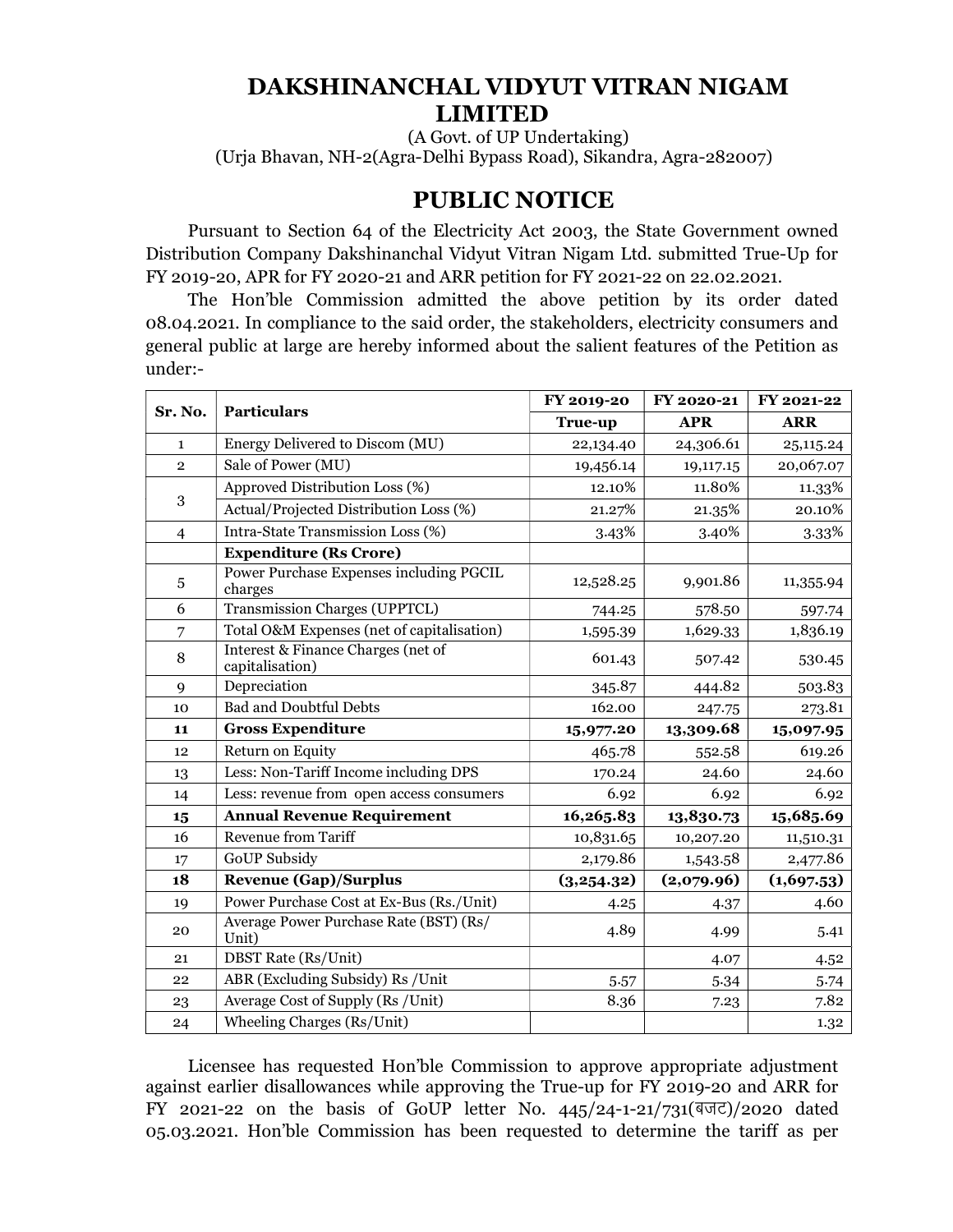rationalized consumer categories/sub categories/slabs proposal without government subsidy and mention separately the subsidy rates as may be communicated by Govt of U.P. for various categories/sub-categories/slabs. As proposal for rate schedule without government subsidy requires the cross subsidy amongst various consumer categories and the roadmap for cross subsidy reduction has not yet been approved, hence the Commission may determine the tariff without Govt. subsidy, as per approved roadmap of cross subsidy.

The True-up, APR and ARR Petitions along with the responses to the deficiency notes and MOM dated 01.04.2021 issued by Hon'ble Commission are available at the website of licensee at www.dvvnl.org. Further, the stakeholders, general public and all concerned are also advised to regularly check the website of licensee for updates on subsequent submissions made in respect of such proceedings.

All concerned Consumers, Individuals, Organizations, Licensees, Stake holders and Departments of Government may send their objections, if any, along with notarized affidavit in six copies. Four Copies may be sent to Secretary, U.P. Electricity Regulatory Commission, Vidyut Niyamak Bhawan, Vibhuti Khand, Gomti Nagar, Lucknow and two copies to Managing Director Dakshinanchal Vidyut Vitran Nigam Ltd. (Urja Bhavan, NH-2(Agra-Delhi Bypass Road), Sikandra, Agra-282007), within 15 days from the date of publication of this notice.

# Managing Director

Dakshinanchal Vidyut Vitran Nigam Ltd.

Save electricity in the interest of Nation

#### NOTICE PUBLISHED IN NEWS PAPERS ON 13TH APRIL 2021.

For any other queries, details, data, documents pertaining to True-up, APR and ARR Petitions along with the responses to the deficiency notes and MOM dated 01.04.2021, following officers may be contacted or same may be obtained through e mail on seraudvvnl@gmail.com.

| SUPERINTENDING ENGINEER, REGULATORY CELL | 9415900351 |
|------------------------------------------|------------|
| EXECUTIVE ENGINEER, REGULATORY CELL      | 9412719764 |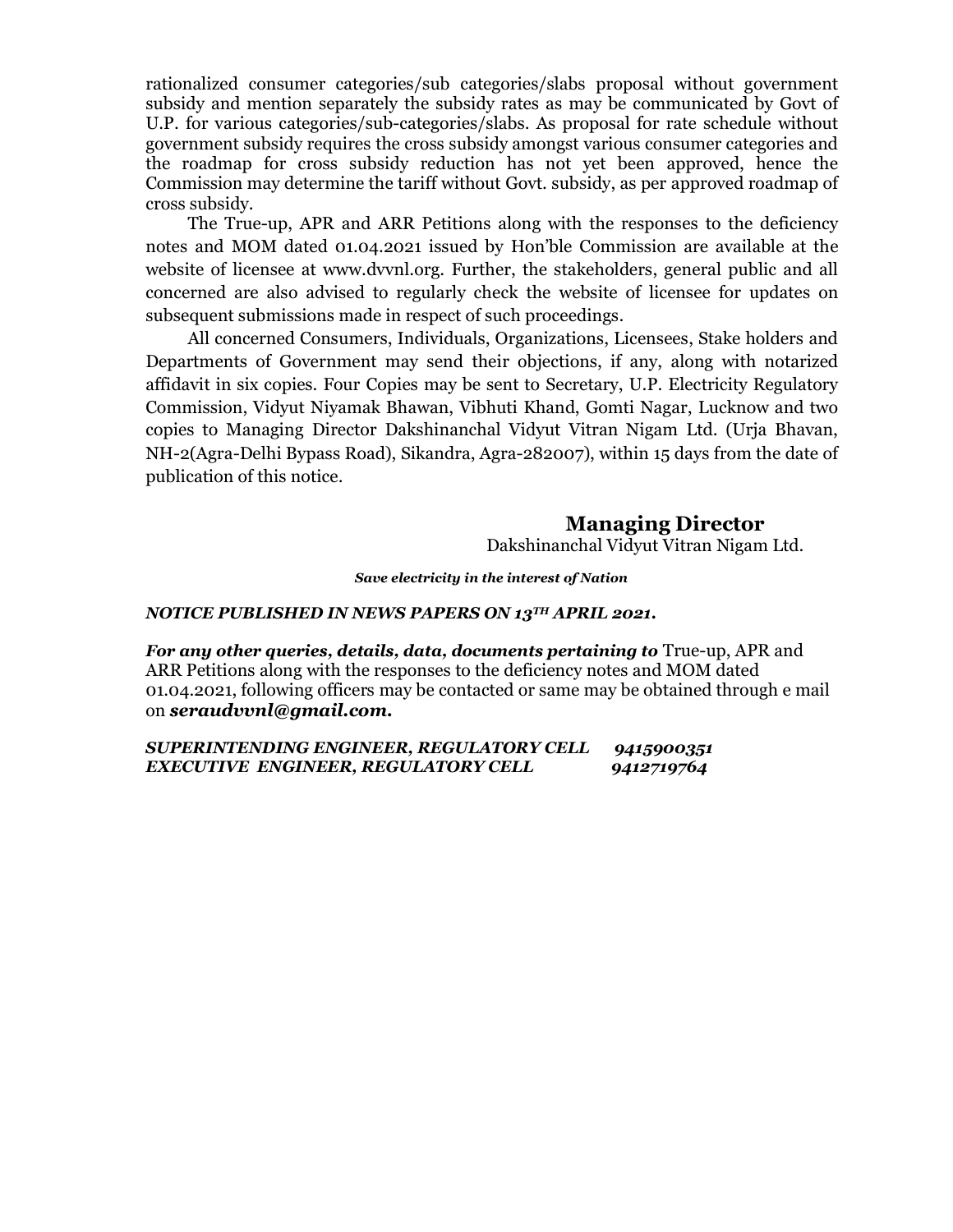# दक्षिणांचल विद्युत वितरण निगम लिमिटेड

 $(30\%$  सरकार का उपक्रम)  $(\overline{\text{w}}$ जी भवन, मथुरा बाई पास रोड, आगरा-282007)

# <u>सार्वजनिक सूचना</u>

विद्युत अधिनियम—2003 की धारा 64 के अन्तर्गत, उ0प्र0 सरकार के उपक्रम दक्षिणांचल विद्युत वितरण निगम लि0, द्वारा वर्ष 2019—20 का ट्रू—अप, वर्ष 2020—21 का ए0पी0आर0 एवं वर्ष 2021—22 का सकल राजस्व आवश्यकता याचिका दिनांक 22.02.2021 को मा0 आयोग में प्रस्तुत की गई थी।

मा0 आयोग ने अपने आदेश दिनॉक 08.04.2021 द्वारा उक्त याचिका स्वीकार कर ली हैं। मा0 आयोग के उक्त आदेश के अनुपालन में याचिका के मुख्य बिन्दु उपभोक्ताओं एवं सामान्य जनता की जानकारी के लिए निम्नवत् सूचित किये जाते हैं।

|              |                                                                  | वित्तीय वर्ष | वित्तीय वर्ष | वित्तीय वर्ष |
|--------------|------------------------------------------------------------------|--------------|--------------|--------------|
| क्र0सं0      | विवरण                                                            | $2019 - 20$  | $2020 - 21$  | $2021 - 22$  |
|              |                                                                  | ट्र–अप       | ए०पी०आर०     | ए०आर०आर०     |
| $\mathbf{1}$ | वितरण कम्पनियों को ऊर्जा विक्रय (मि0यू0)                         | 22,134.40    | 24,306.61    | 25, 115. 24  |
| 2            | ऊर्जा विक्रय (मि0यू0)                                            | 19,456.14    | 19,117.15    | 20,067.07    |
| 3            | अनुमोदित वितरण लाईन हानियॉ (%)                                   | 12.10%       | 11.80%       | 11.33%       |
|              | वास्तविक / प्रस्तावित वितरण लाईन हानियाँ (%)                     | 21.27%       | 21.35%       | 20.10%       |
| 4            | इन्ट्रा स्टेट पारेषण हानियां (%)                                 | 3.43%        | 3.40%        | 3.33%        |
|              | व्यय (रू0 करोड़)                                                 |              |              |              |
| 5            | ऊर्जा क्रय मूल्य (पी0जी0सी0आई0एल0 सम्मिलित)                      | 12,528.25    | 9,901.86     | 11,355.94    |
| 6            | ट्रांसमिशन चार्जेज (यू०पी०पी०टी०सी०एल०)                          | 744.25       | 578.50       | 597.74       |
| $\tau$       | परिचालन एवं अनुरक्षण व्यय (नेट ऑफ कैपिटालाईजेशन)                 | 1,595.39     | 1,629.33     | 1,836.19     |
| 8            | ब्याज एवं वित्त प्रभाव (नेट ऑफ कैपिटालाईजेशन)                    | 601.43       | 507.42       | 530.45       |
| 9            | ह्रास                                                            | 345.87       | 444.82       | 503.83       |
| 10           | बैड एवं डाउटफुल डेब्ट्स                                          | 162.00       | 247.75       | 273.81       |
|              | सकल खर्चे                                                        |              |              |              |
| 11           |                                                                  | 15,977.20    | 13,309.68    | 15,097.95    |
| 12           | रिटर्न ऑन इक्यूिटी                                               | 465.78       | 552.58       | 619.26       |
| 13           | घटायें: अन्य आय                                                  | 170.24       | 24.60        | 24.60        |
| 14           | घटायेंः ओपेन एक्सेस उपभोक्ताओं से राजस्व                         | 6.92         | 6.92         | 6.92         |
| 15           | सकल राजस्व आवश्यकता                                              | 16,265.83    | 13,830.73    | 15,685.69    |
| 16           | टैरिफ से प्राप्त राजस्व                                          | 10,831.65    | 10,207.20    | 11,510.31    |
| 17           | राजकीय सहायिकी                                                   | 2,179.86     | 1,543.58     | 2,477.86     |
| 18           | राजस्व (अन्तर) / अतिरिक्त (वर्तमान टैरिफ पर)                     | (3,254.32)   | (2,079.96)   | (1,697.53)   |
| 19           | ऊर्जा कय दर (बसवार पर) (रू0 / यूनिट)                             | 4.25         | 4.37         | 4.60         |
| 20           | ओसत विद्युत ऊर्जा क्रय दर (बी0एस0टी0) (रू0 / यूनिट)              | 4.89         | 4.99         | 5.41         |
| 21           | डी0बी0एस0टी0 दर (रू0 / यूनिट)                                    | 0.00         | 4.07         | 4.52         |
| 22           | ओसत विद्युत दर (शासकीय सहायिकी छोड़कर) (रू0 / यूनिट)             | 5.57         | 5.34         | 5.74         |
| 23           | ओसत विद्युत लागत (रू0 / यूनिट)<br>क्तीलिंग चार्जेज (रू0 / यूनिट) | 8.36         | 7.23         | 7.82         |

लाइसेन्सी द्वारा मा0 आयोग से उ0प्र0 शासन के पत्रांक 445/24-1-21/731(बजट)/2020 दिनांक  $05.03.2021$  के आधार पर वर्ष 2019-20 के ट्रू-अप एवं वर्ष 2021-22 की ए0आर0आर0 को अनुमोदित करते समय पूर्व